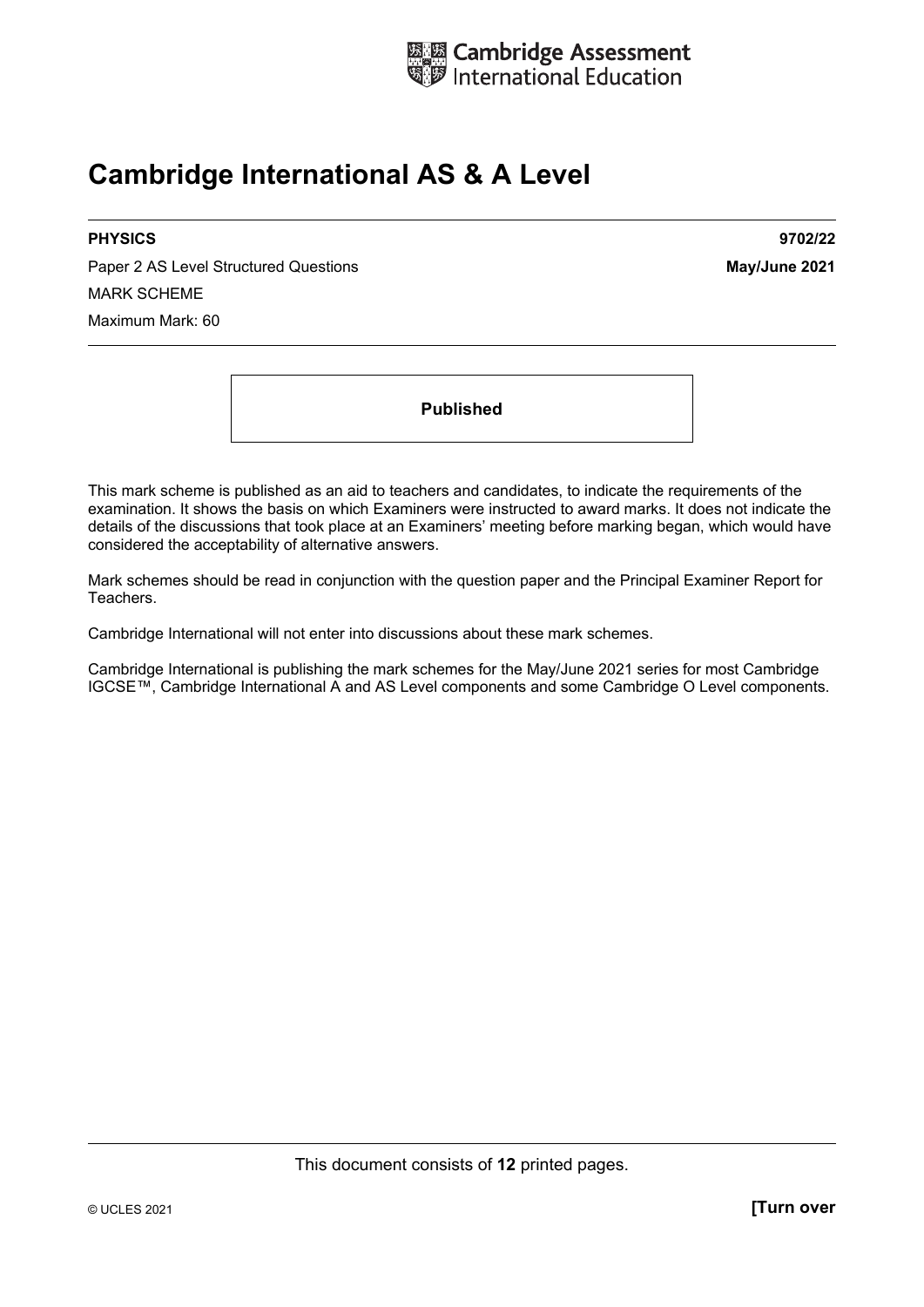# **Generic Marking Principles**

These general marking principles must be applied by all examiners when marking candidate answers. They should be applied alongside the specific content of the mark scheme or generic level descriptors for a question. Each question paper and mark scheme will also comply with these marking principles.

GENERIC MARKING PRINCIPLE 1:

Marks must be awarded in line with:

- the specific content of the mark scheme or the generic level descriptors for the question
- the specific skills defined in the mark scheme or in the generic level descriptors for the question
- the standard of response required by a candidate as exemplified by the standardisation scripts.

GENERIC MARKING PRINCIPLE 2:

Marks awarded are always **whole marks** (not half marks, or other fractions).

GENERIC MARKING PRINCIPLE 3:

Marks must be awarded **positively**:

- marks are awarded for correct/valid answers, as defined in the mark scheme. However, credit is given for valid answers which go beyond the scope of the syllabus and mark scheme, referring to your Team Leader as appropriate
- marks are awarded when candidates clearly demonstrate what they know and can do
- marks are not deducted for errors
- marks are not deducted for omissions
- answers should only be judged on the quality of spelling, punctuation and grammar when these features are specifically assessed by the question as indicated by the mark scheme. The meaning, however, should be unambiguous.

GENERIC MARKING PRINCIPLE  $4<sup>T</sup>$ 

Rules must be applied consistently, e.g. in situations where candidates have not followed instructions or in the application of generic level descriptors.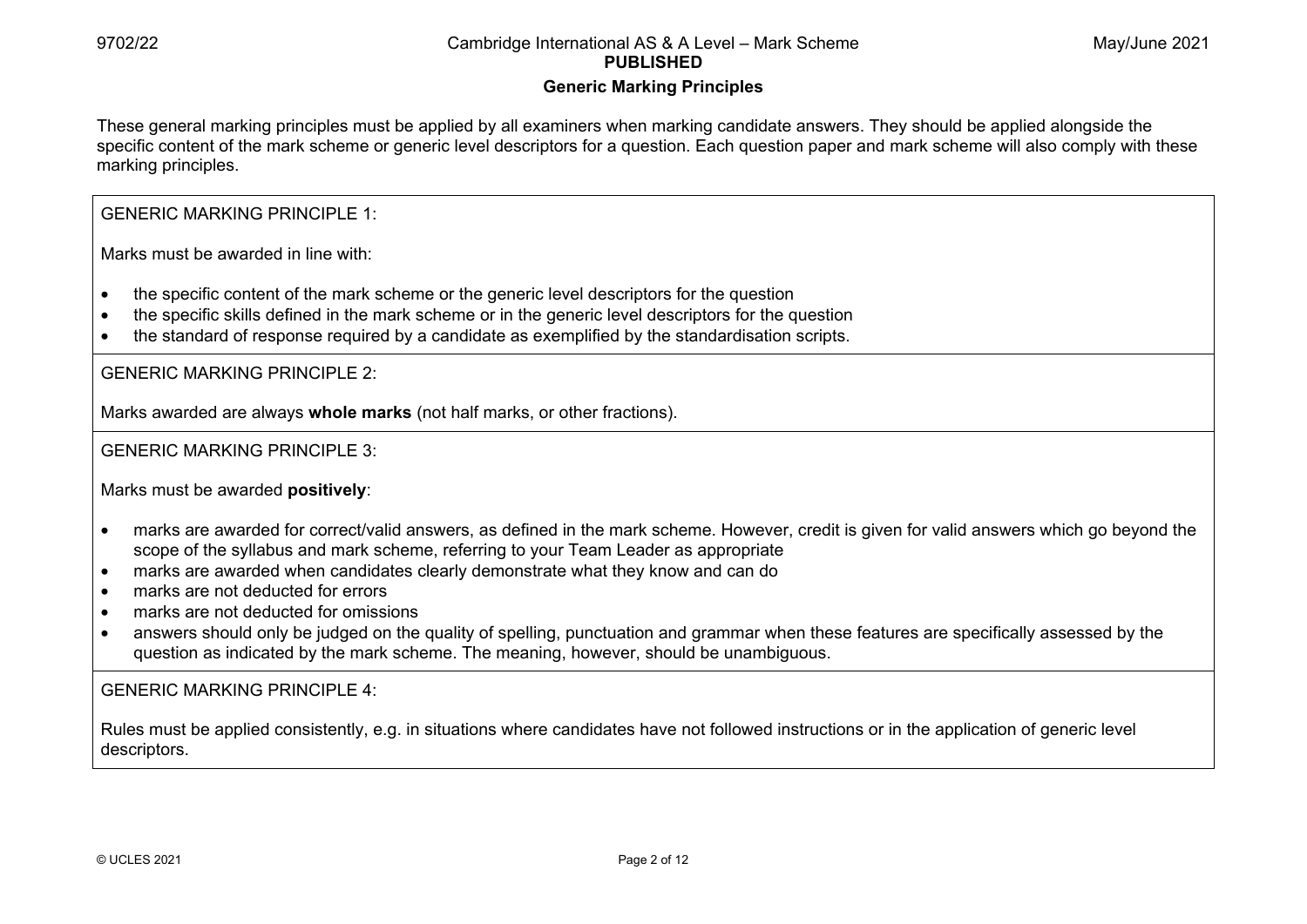# GENERIC MARKING PRINCIPLE 5:

Marks should be awarded using the full range of marks defined in the mark scheme for the question (however; the use of the full mark range may be limited according to the quality of the candidate responses seen).

# GENERIC MARKING PRINCIPLE 6:

Marks awarded are based solely on the requirements as defined in the mark scheme. Marks should not be awarded with grade thresholds or grade descriptors in mind.

# **Science-Specific Marking Principles**

- 1 Examiners should consider the context and scientific use of any keywords when awarding marks. Although keywords may be present, marks should not be awarded if the keywords are used incorrectly.
- 2 The examiner should not choose between contradictory statements given in the same question part, and credit should not be awarded for any correct statement that is contradicted within the same question part. Wrong science that is irrelevant to the question should be ignored.
- 3 Although spellings do not have to be correct, spellings of syllabus terms must allow for clear and unambiguous separation from other syllabus terms with which they may be confused (e.g. ethane / ethene, glucagon / glycogen, refraction / reflection).
- 4 The error carried forward (ecf) principle should be applied, where appropriate. If an incorrect answer is subsequently used in a scientifically correct way, the candidate should be awarded these subsequent marking points. Further guidance will be included in the mark scheme where necessary and any exceptions to this general principle will be noted.

#### 5 'List rule' guidance

For questions that require *<sup>n</sup>* responses (e.g. State **two** reasons …):

- The response should be read as continuous prose, even when numbered answer spaces are provided.
- Any response marked *ignore* in the mark scheme should not count towards *n*.
- Incorrect responses should not be awarded credit but will still count towards *n*.
- Read the entire response to check for any responses that contradict those that would otherwise be credited. Credit should **not** be awarded for any responses that are contradicted within the rest of the response. Where two responses contradict one another, this should be treated as a single incorrect response.
- Non-contradictory responses after the first *n* responses may be ignored even if they include incorrect science.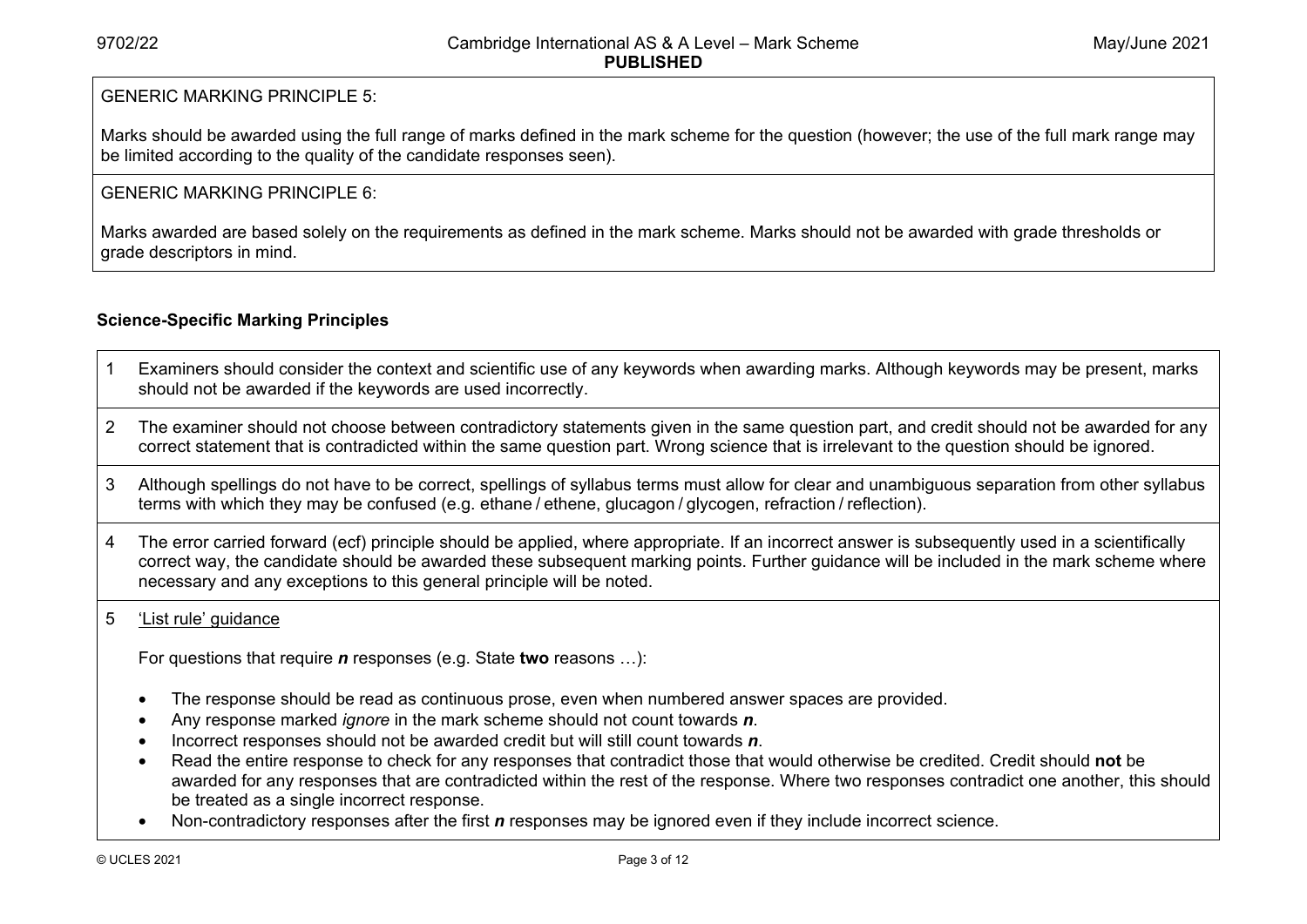#### 6 Calculation specific guidance

Correct answers to calculations should be given full credit even if there is no working or incorrect working, **unless** the question states 'show your working'.

For questions in which the number of significant figures required is not stated, credit should be awarded for correct answers when rounded by the examiner to the number of significant figures given in the mark scheme. This may not apply to measured values.

For answers given in standard form (e.g. *a* × 10<sup>*n*</sup>) in which the convention of restricting the value of the coefficient (*a*) to a value between 1 and 10 is not followed, credit may still be awarded if the answer can be converted to the answer given in the mark scheme.

Unless a separate mark is given for a unit, a missing or incorrect unit will normally mean that the final calculation mark is not awarded. Exceptions to this general principle will be noted in the mark scheme.

#### 7 Guidance for chemical equations

Multiples / fractions of coefficients used in chemical equations are acceptable unless stated otherwise in the mark scheme.

State symbols given in an equation should be ignored unless asked for in the question or stated otherwise in the mark scheme.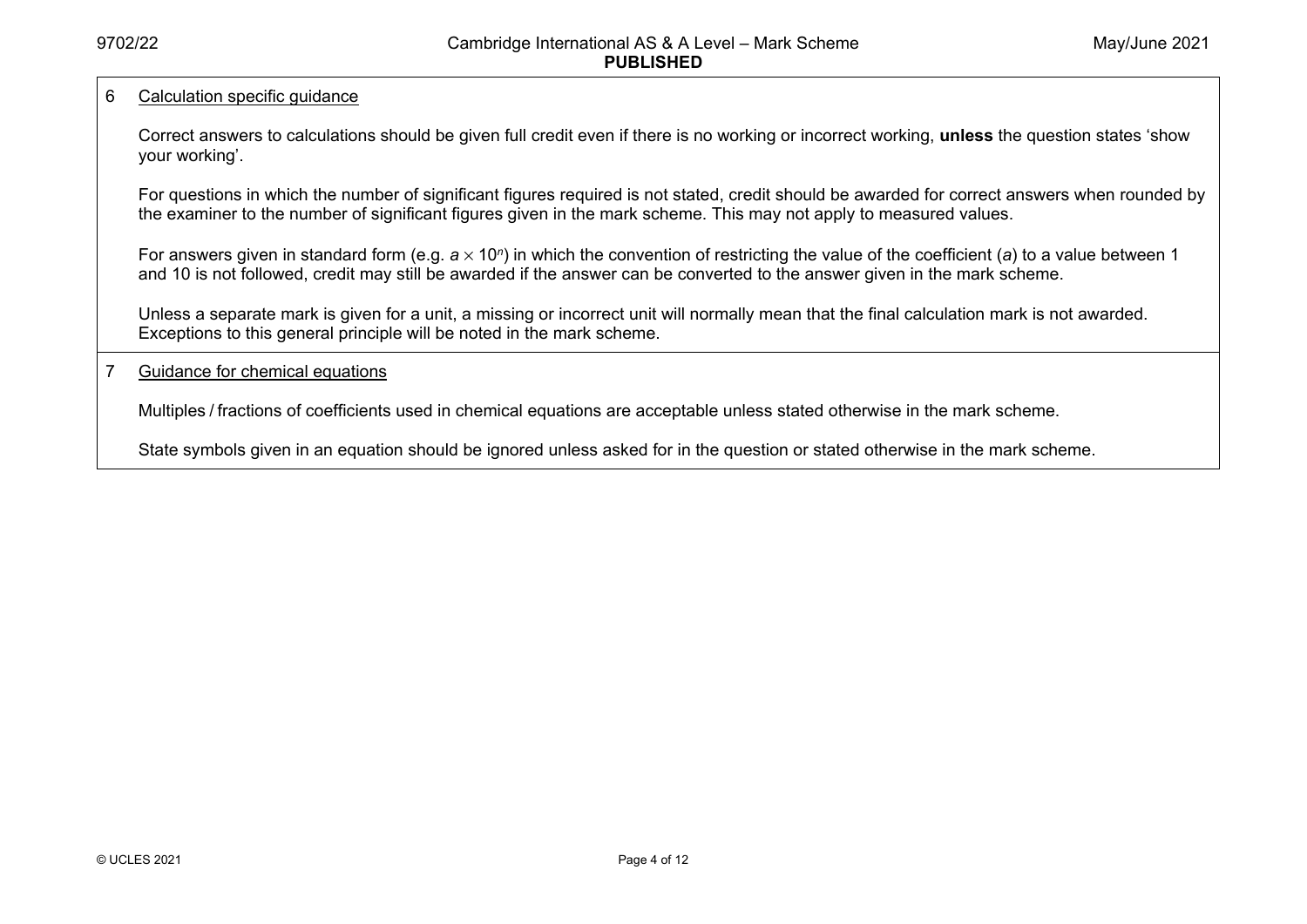#### **Abbreviations**

| Alternative and acceptable answers for the same marking point.                                                                                                                                                                                                  |
|-----------------------------------------------------------------------------------------------------------------------------------------------------------------------------------------------------------------------------------------------------------------|
| Bracketed content indicates words which do not need to be explicitly seen to gain credit but which indicate the context for an answer.<br>The context does not need to be seen but if a context is given that is incorrect then the mark should not be awarded. |
| Underlined content must be present in answer to award the mark. This means either the exact word or another word that has the same<br>technical meaning.                                                                                                        |

### **Mark categories**

| <b>B</b> marks | These are independent marks, which do not depend on other marks. For a B mark to be awarded, the point to which it refers must be<br>seen specifically in the candidate's answer.                                                                                                                                                                                                                                                                                                                                                                                                                                                                               |
|----------------|-----------------------------------------------------------------------------------------------------------------------------------------------------------------------------------------------------------------------------------------------------------------------------------------------------------------------------------------------------------------------------------------------------------------------------------------------------------------------------------------------------------------------------------------------------------------------------------------------------------------------------------------------------------------|
| <b>M</b> marks | These are method marks upon which A marks later depend. For an M mark to be awarded, the point to which it refers must be seen<br>specifically in the candidate's answer. If a candidate is not awarded an M mark, then the later A mark cannot be awarded either.                                                                                                                                                                                                                                                                                                                                                                                              |
| <b>C</b> marks | These are compensatory marks which can be awarded even if the points to which they refer are not written down by the candidate,<br>providing subsequent working gives evidence that they must have known them. For example, if an equation carries a C mark and the<br>candidate does not write down the actual equation but does correct working which shows the candidate knew the equation, then the C<br>mark is awarded.<br>If a correct answer is given to a numerical question, all of the preceding C marks are awarded automatically. It is only necessary to<br>consider each of the <b>C</b> marks in turn when the numerical answer is not correct. |
| <b>A</b> marks | These are answer marks. They may depend on an M mark or allow a C mark to be awarded by implication.                                                                                                                                                                                                                                                                                                                                                                                                                                                                                                                                                            |

#### **Annotations**

|           | Indicates the point at which a mark has been awarded.                                                                                                                  |
|-----------|------------------------------------------------------------------------------------------------------------------------------------------------------------------------|
| X         | Indicates an incorrect answer or a point at which a decision is made not to award a mark.                                                                              |
| <b>XP</b> | Indicates a physically incorrect equation ('incorrect physics'). No credit is given for substitution, or subsequent arithmetic, in a<br>physically incorrect equation. |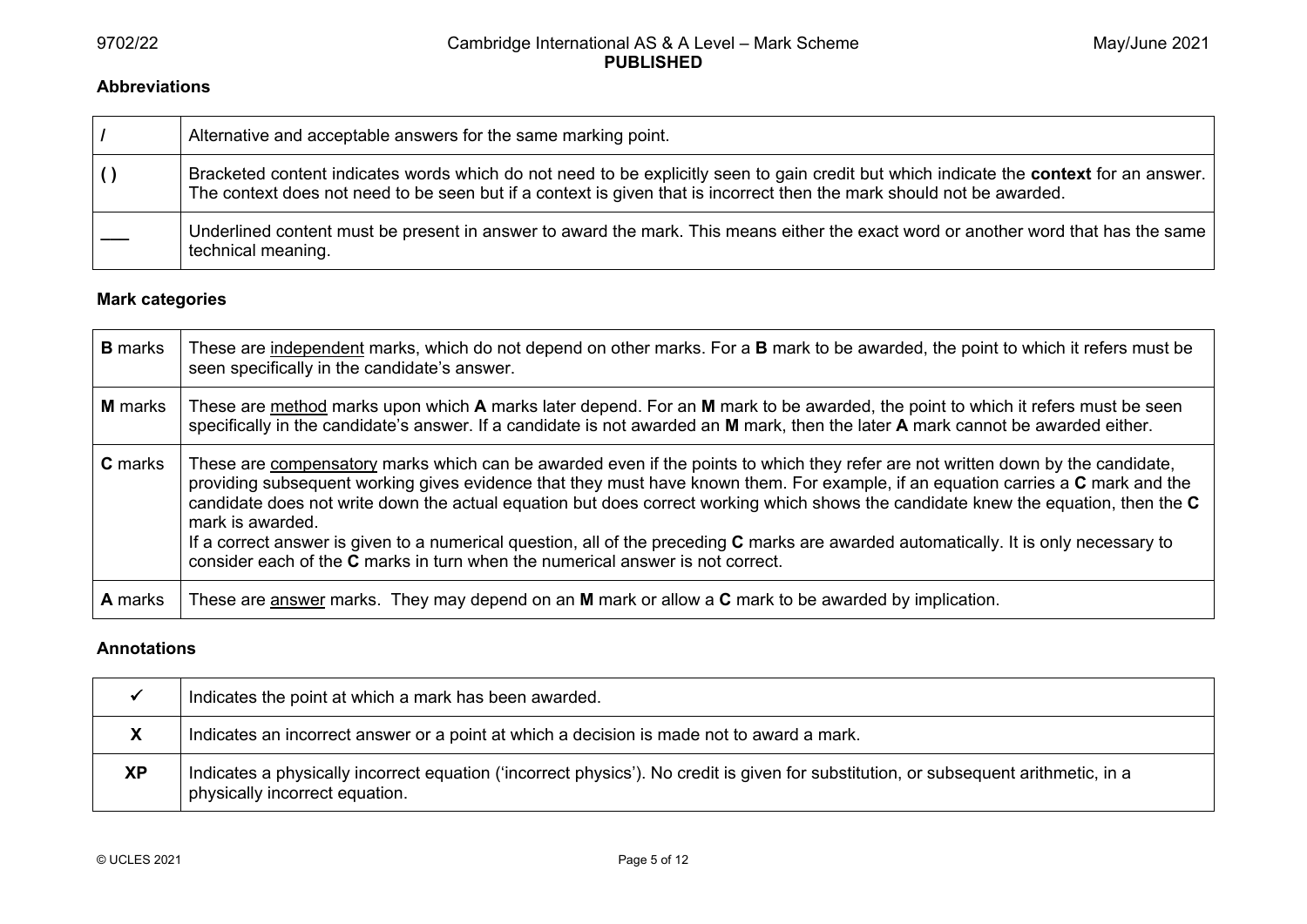| <b>ECF</b>             | Indicates 'error carried forward'. Answers to later numerical questions can always be awarded up to full credit provided they are<br>consistent with earlier incorrect answers. Within a section of a numerical question, ECF can be given after AE, TE and POT errors, but<br>not after XP.                                                                                                                                         |
|------------------------|--------------------------------------------------------------------------------------------------------------------------------------------------------------------------------------------------------------------------------------------------------------------------------------------------------------------------------------------------------------------------------------------------------------------------------------|
| <b>AE</b>              | Indicates an arithmetic error. Do not allow the mark where the error occurs. Then follow through the working/calculation giving full<br>subsequent ECF if there are no further errors.                                                                                                                                                                                                                                               |
| <b>POT</b>             | Indicates a power of ten error. Do not allow the mark where the error occurs. Then follow through the working/calculation giving full<br>subsequent ECF if there are no further errors.                                                                                                                                                                                                                                              |
| <b>TE</b>              | Indicates incorrect transcription of the correct data from the question, a graph, data sheet or a previous answer. For example, the<br>value of 1.6 $\times$ 10 <sup>-19</sup> has been written down as 6.1 $\times$ 10 <sup>-19</sup> or 1.6 $\times$ 10 <sup>19</sup> .<br>Do not allow the mark where the error occurs. Then follow through the working/calculation giving full subsequent ECF if there are no<br>further errors. |
| <b>SF</b>              | Indicates that the correct answer is seen in the working but the final answer is incorrect as it is expressed to too few significant figures.                                                                                                                                                                                                                                                                                        |
| <b>BOD</b>             | Indicates that a mark is awarded where the candidate provides an answer that is not totally satisfactory, but the examiner feels that<br>sufficient work has been done ('benefit of doubt').                                                                                                                                                                                                                                         |
| <b>CON</b>             | Indicates that a response is contradictory.                                                                                                                                                                                                                                                                                                                                                                                          |
|                        | Indicates parts of a response that have been seen but disregarded as irrelevant.                                                                                                                                                                                                                                                                                                                                                     |
| M0                     | Indicates where an A category mark has not been awarded due to the M category mark upon which it depends not having previously<br>been awarded.                                                                                                                                                                                                                                                                                      |
| $\boldsymbol{\Lambda}$ | Indicates where more is needed for a mark to be awarded (what is written is not wrong, but not enough). May also be used to annotate<br>a response space that has been left completely blank.                                                                                                                                                                                                                                        |
| <b>SEEN</b>            | Indicates that a page has been seen.                                                                                                                                                                                                                                                                                                                                                                                                 |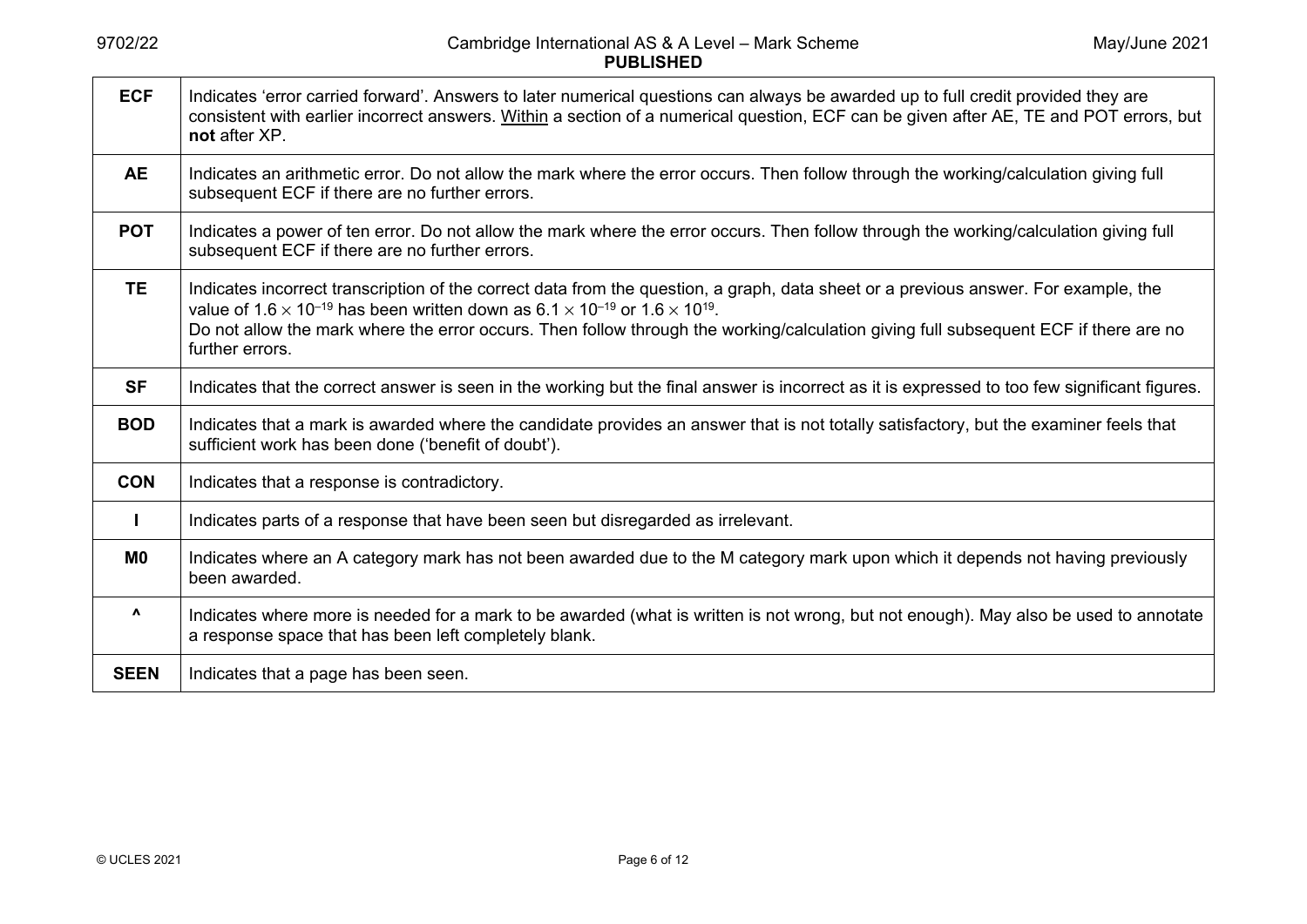| Question  | <b>Answer</b>                                                                      | <b>Marks</b>   |
|-----------|------------------------------------------------------------------------------------|----------------|
| 1(a)      | acceleration:<br>vector<br>electrical resistance:<br>scalar<br>momentum:<br>vector | <b>B2</b>      |
|           | 1 mark for two correct, 2 marks for all three correct                              |                |
| 1(b)      | resultant force (in any direction) is zero                                         | <b>B1</b>      |
|           | resultant torque/moment (about any point) is zero                                  | <b>B1</b>      |
| 1(c)(i)   | upthrust = $\rho g(\Delta) h \times A$                                             | C <sub>1</sub> |
|           | $=$ (1.00 $\times$ 10 <sup>3</sup> $\times$ 9.81 $\times$ 0.190) $\times$ 0.0230   | <b>A1</b>      |
|           | $= 42.9 N$                                                                         |                |
| 1(c)(ii)  | $(T=)$ 43 – 28 = 15 (N)<br>or                                                      | <b>A1</b>      |
|           | $(T=)$ 42.9 – 28 = 14.9 or 15 (N)                                                  |                |
| 1(c)(iii) | $\sigma$ = F/A or T/A                                                              | C <sub>1</sub> |
|           | $= 15 / (3.2 \times 10^{-6})$                                                      | <b>A1</b>      |
|           | $= 4.7 \times 10^6$ Pa                                                             |                |
| 1(c)(iv)  | upthrust (on cylinder) increases (and weight constant)                             | <b>B1</b>      |
|           | tension/stress increases and (so) strain energy increases                          | <b>B1</b>      |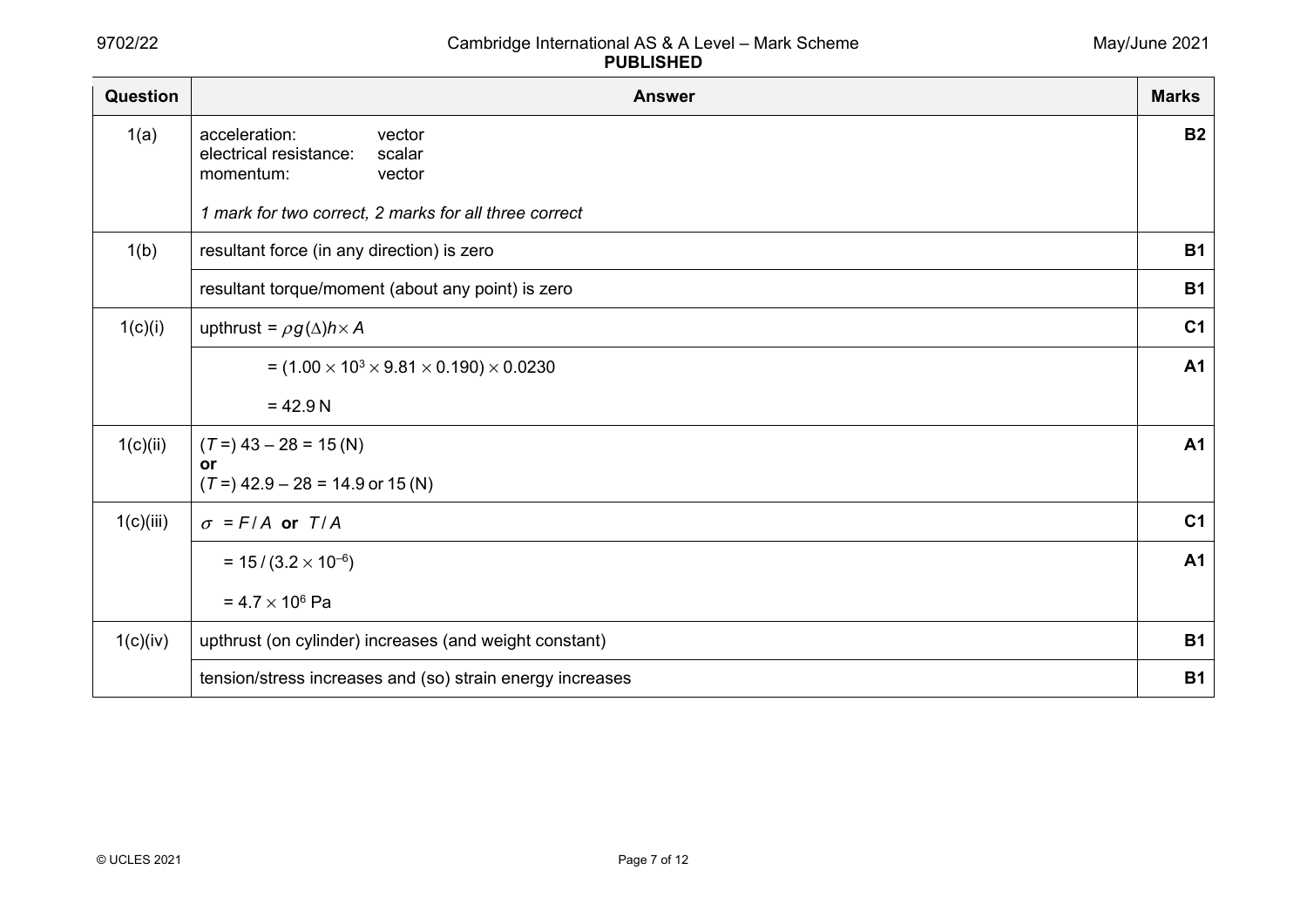| Question  | <b>Answer</b>                                                                                                         | <b>Marks</b>   |
|-----------|-----------------------------------------------------------------------------------------------------------------------|----------------|
| 2(a)      | $v^2 = u^2 + 2as$                                                                                                     | C <sub>1</sub> |
|           | $u^2 = 8.7^2 - (2 \times 9.81 \times 1.5)$                                                                            |                |
|           | $u = 6.8$ m s <sup>-1</sup>                                                                                           | A <sub>1</sub> |
| 2(b)      | (magnitude of) force on ball (by ground) equal to force on ground (by ball)                                           | <b>B1</b>      |
|           | (direction of) force on ball (by ground) opposite to force on ground (by ball)                                        | <b>B1</b>      |
| 2(c)(i)   | $(p = 0.059 \times 8.7$ or $0.059 \times 5.4$                                                                         | C <sub>1</sub> |
|           | change in momentum = $0.059(8.7 + 5.4)$                                                                               | A <sub>1</sub> |
|           | $= 0.83$ N s                                                                                                          |                |
| 2(c)(ii)  | resultant force = $0.83 / 0.091$ or $0.059$ [ $(8.7 + 5.4) / 0.091$ ]                                                 | <b>A1</b>      |
|           | $= 9.1 N$                                                                                                             |                |
| 2(c)(iii) | $(W = 0.059 \times 9.81)$                                                                                             | C <sub>1</sub> |
|           | $(W = 0.58$ (N)                                                                                                       | <b>A1</b>      |
|           | force = $9.1 + 0.58$                                                                                                  |                |
|           | $= 9.7 N$                                                                                                             |                |
| 2(d)      | straight line with a positive gradient and starting from a non-zero value of speed at $t = 0$ and ending when $t = T$ | <b>B1</b>      |
| 2(e)      | air resistance increases                                                                                              | <b>B1</b>      |
|           | resultant force/acceleration decreases so gradient (of curve) decreases                                               | <b>B1</b>      |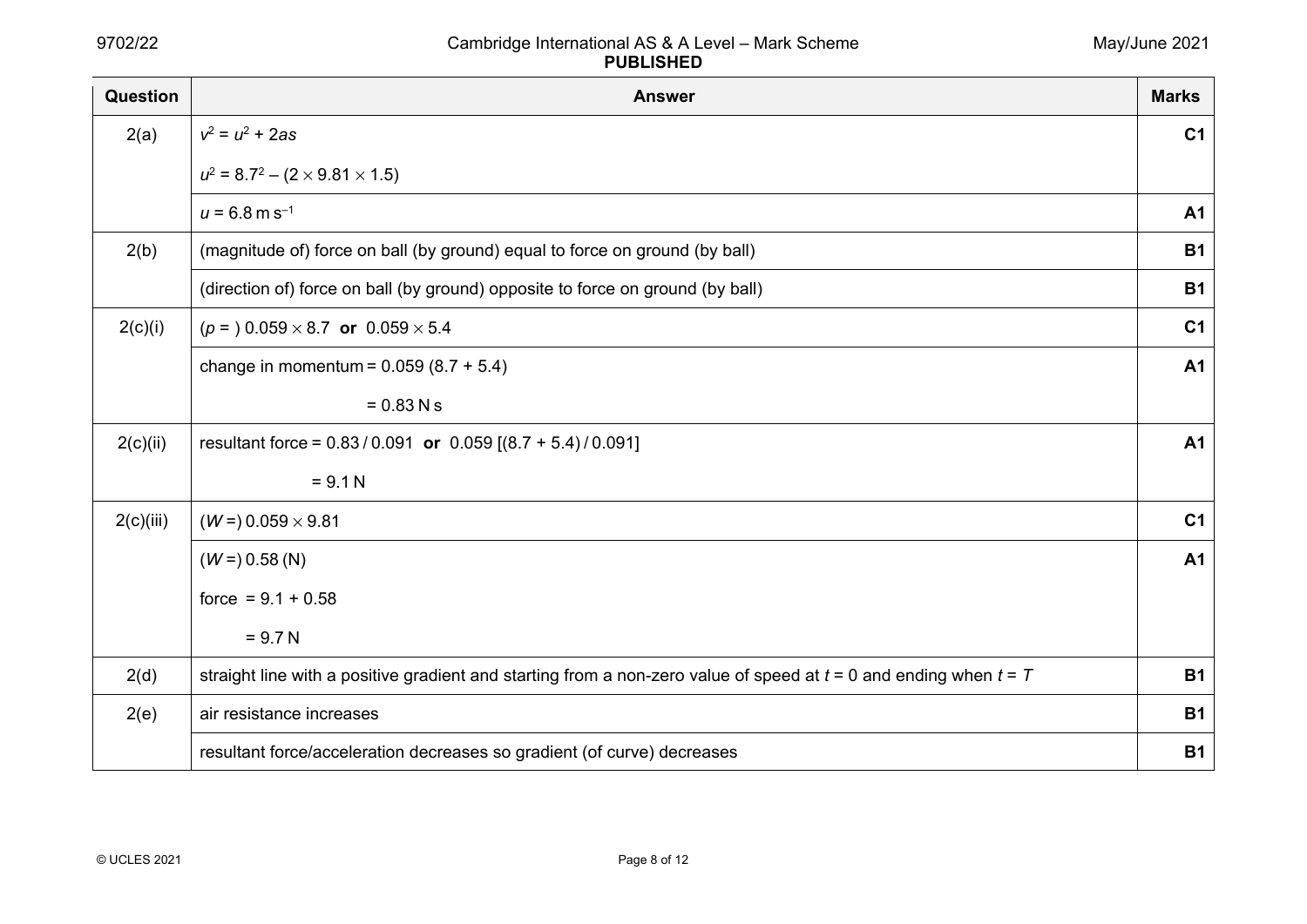| Question | <b>Answer</b>                                    | <b>Marks</b>   |
|----------|--------------------------------------------------|----------------|
| 3(a)     | $(\Delta)E = mg(\Delta)h$ or $W(\Delta)h$        | C <sub>1</sub> |
|          | $= 330 \times (4.0 - 1.1)$                       | <b>A1</b>      |
|          | $= 960 J$                                        |                |
| 3(b)     | (work =) $960 - 540$                             | C <sub>1</sub> |
|          | $(= 420 J)$                                      |                |
|          | distance moved = $(960 - 540)/52$                | A1             |
|          | $= 8.1 m$                                        |                |
| 3(c)(i)  | $E = \frac{1}{2}mv^2$                            | C <sub>1</sub> |
|          | $540 = \frac{1}{2} \times (330/9.81) \times v^2$ | <b>A1</b>      |
|          | $v = 5.7$ m s <sup>-1</sup>                      |                |
| 3(c)(ii) | speed = horizontal component of velocity         | C <sub>1</sub> |
|          | $= 5.7 \times \cos 41^{\circ}$                   |                |
|          | $= 4.3$ m s <sup>-1</sup>                        | <b>A1</b>      |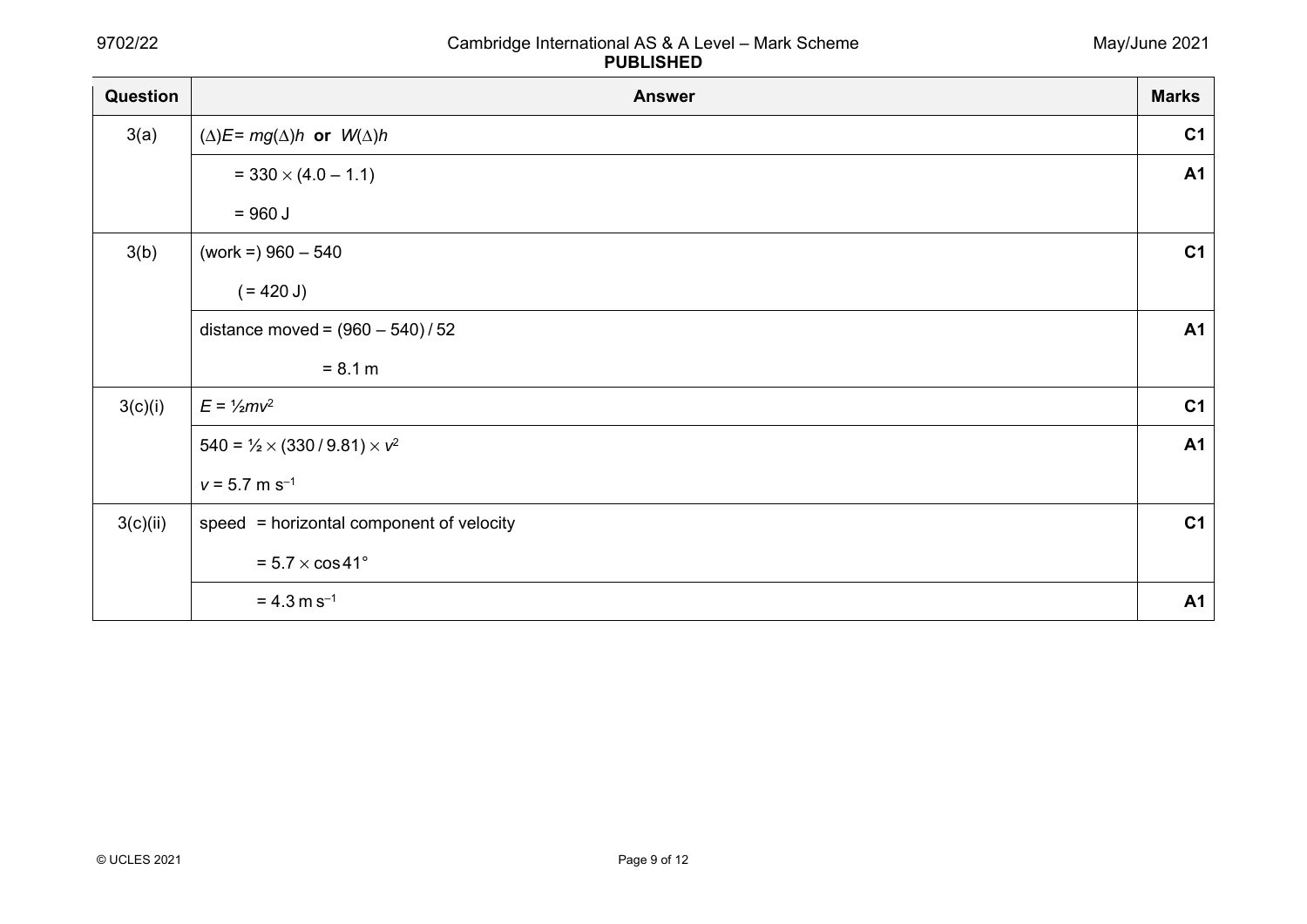| Question  | <b>Answer</b>                                                       | <b>Marks</b>   |
|-----------|---------------------------------------------------------------------|----------------|
| 4(a)      | time for one oscillation/vibration/cycle                            | <b>B1</b>      |
|           | or<br>time between adjacent wavefronts (passing the same point)     |                |
|           | or<br>shortest time between two wavefronts (passing the same point) |                |
| 4(b)      | (when two or more) waves meet/overlap (at a point)                  | <b>B1</b>      |
|           | (resultant) displacement is sum of the individual displacements     | <b>B1</b>      |
| 4(c)(i)   | microwave(s)                                                        | <b>B1</b>      |
| 4(c)(ii)  | $v = \lambda/T$                                                     | C <sub>1</sub> |
|           | or<br>$v = f\lambda$ and $f = 1/T$                                  |                |
|           | $T = 0.040 / 3.00 \times 10^8$                                      | C <sub>1</sub> |
|           | $= 1.33 \times 10^{-10}$ (s)                                        | <b>A1</b>      |
|           | $= 1.33 \times 10^{-10} / 10^{-12}$ (ps)                            |                |
|           | $= 130$ ps                                                          |                |
| 4(c)(iii) | $(1.380 - 1.240) / 0.040 = 3.5$                                     | <b>A1</b>      |
|           | or                                                                  |                |
|           | $1.380 / 0.040 - 1.240 / 0.040 = 3.5$                               |                |
| 4(c)(iv)  | phase difference = $1260^\circ$ or $180^\circ$                      | <b>A1</b>      |
| 4(c)(v)   | (always) zero                                                       | <b>A1</b>      |
| 4(c)(vi)  | increase in distance between (adjacent intensity) maxima/minima     | A <sub>1</sub> |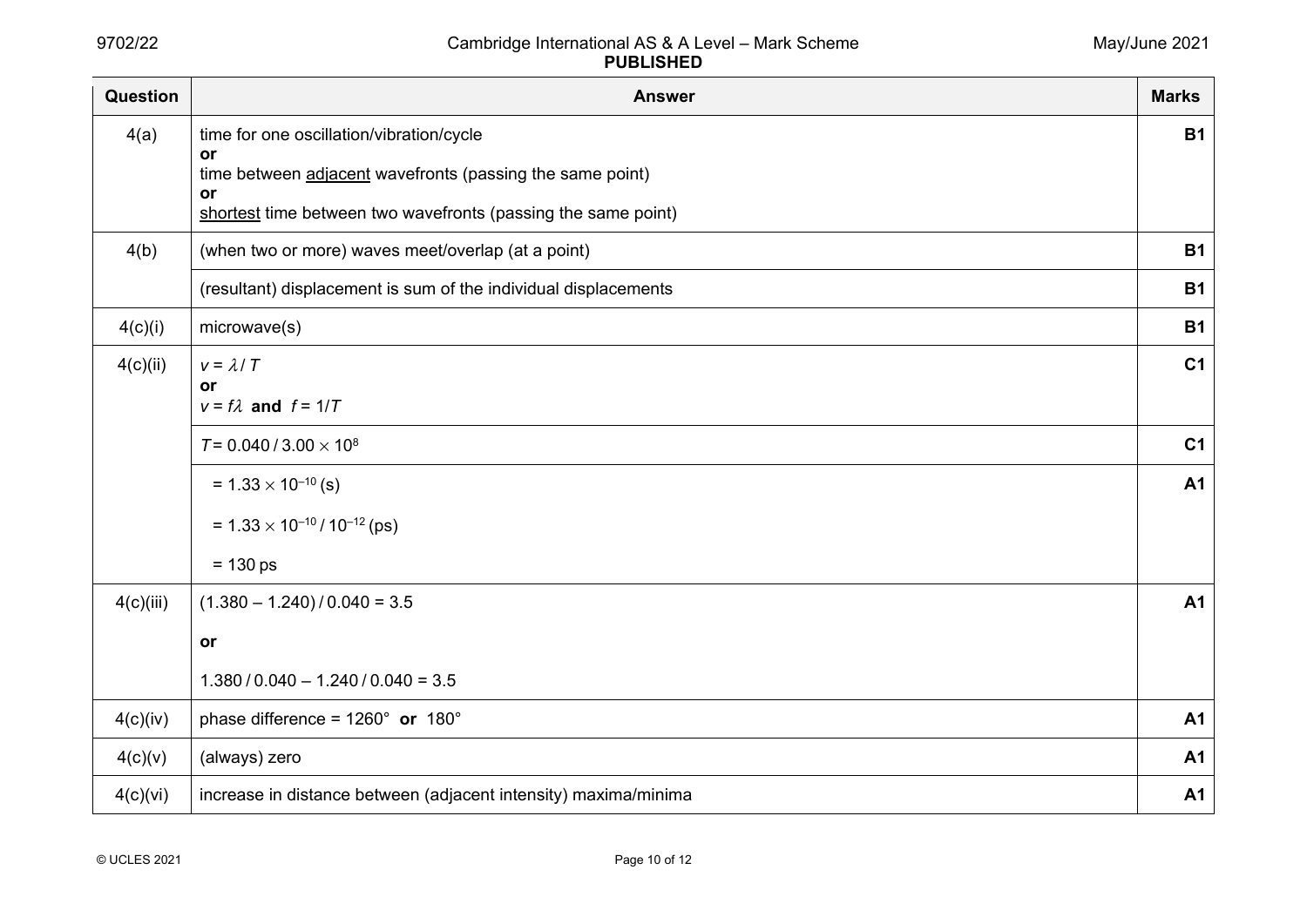| Question  | <b>Answer</b>                                                            | <b>Marks</b>   |
|-----------|--------------------------------------------------------------------------|----------------|
| 5(a)      | volt / ampere                                                            | <b>B1</b>      |
| 5(b)      | $R = \rho L / A$                                                         | <b>B1</b>      |
|           | $(A = V/L)$                                                              | <b>B1</b>      |
|           | (so) $R = \rho L^2 / V$ (with $\rho$ and V constant so $R \propto L^2$ ) |                |
| 5(c)(i)   | $E = 2.4 V$                                                              | <b>A1</b>      |
| 5(c)(ii)  | $P = VI$ or $I^2R$ or $V^2/R$                                            | C <sub>1</sub> |
|           | = $1.3 \times 5.0$ or $5.0^{2} \times 0.26$ or $1.3^{2}/0.26$            | C <sub>1</sub> |
|           | $= 6.5 W$                                                                | <b>A1</b>      |
| 5(c)(iii) | $(-)$ internal resistance or $(-)$ r                                     | <b>B1</b>      |